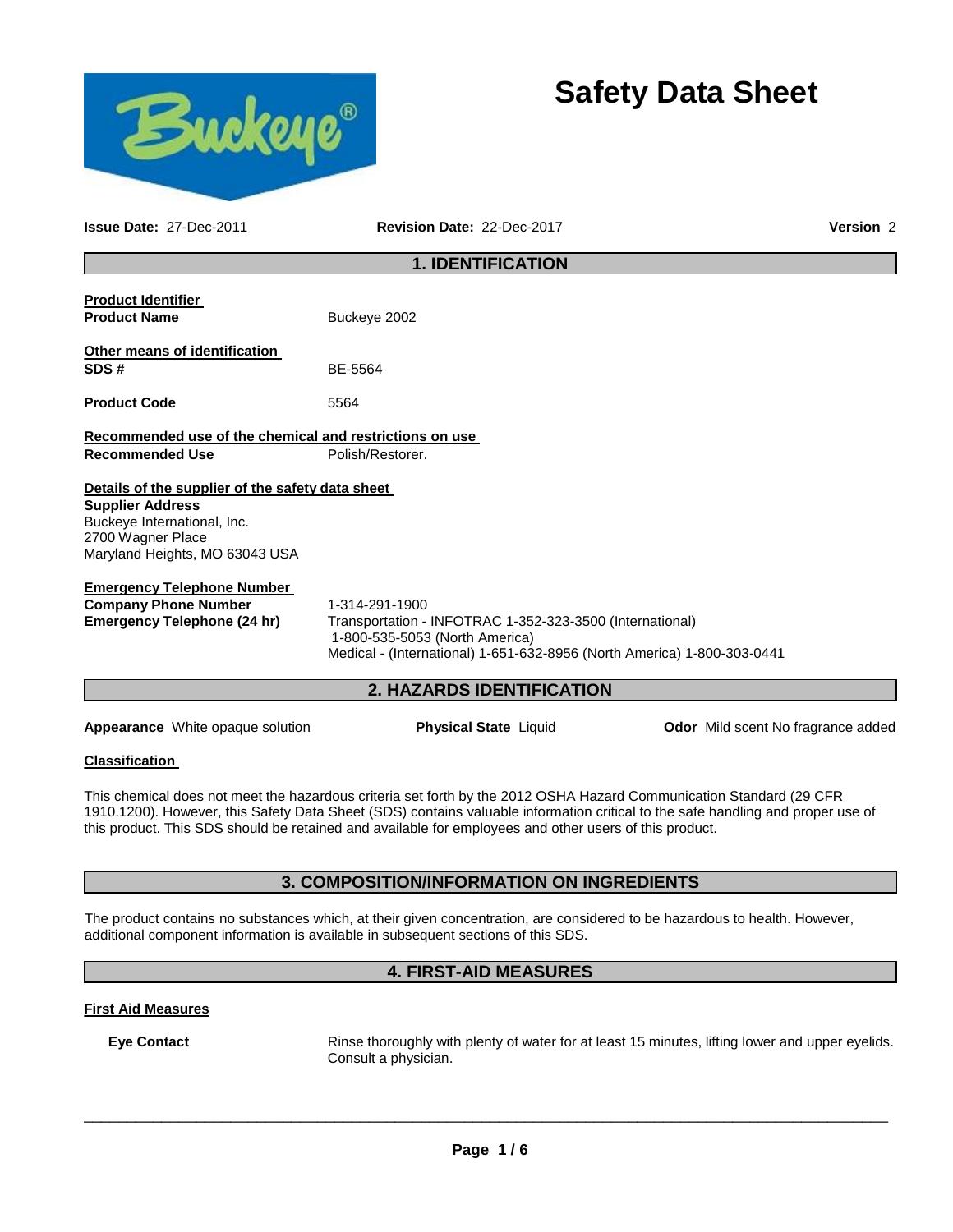| <b>Skin Contact</b> | Wash off immediately with plenty of water for at least 15 minutes. If skin irritation persists,<br>call a physician.                 |
|---------------------|--------------------------------------------------------------------------------------------------------------------------------------|
| <b>Inhalation</b>   | Remove victim to fresh air and keep at rest in a position comfortable for breathing. Call a<br>physician if you feel unwell.         |
| Ingestion           | Give two large glasses of water. Do NOT induce vomiting. Call a physician. Never give<br>anything by mouth to an unconscious person. |

#### **Most important symptoms and effects**

**Symptoms May cause slight eye irritation.** 

#### **Indication of any immediate medical attention and special treatment needed**

**Notes to Physician Treat symptomatically.** 

### **5. FIRE-FIGHTING MEASURES**

#### **Suitable Extinguishing Media**

Use extinguishing measures that are appropriate to local circumstances and the surrounding environment.

**Unsuitable Extinguishing Media** Not determined.

#### **Specific Hazards Arising from the Chemical**

Not determined.

**Hazardous Combustion Products** Carbon oxides. Silicon oxides.

#### **Protective equipment and precautions for firefighters**

As in any fire, wear self-contained breathing apparatus pressure-demand, MSHA/NIOSH (approved or equivalent) and full protective gear.

### **6. ACCIDENTAL RELEASE MEASURES**

### **Personal precautions, protective equipment and emergency procedures**

| <b>Personal Precautions</b> | Use personal protective equipment as required. |
|-----------------------------|------------------------------------------------|
|                             |                                                |

**Environmental Precautions** See Section 12 for additional Ecological Information.

#### **Methods and material for containment and cleaning up**

| <b>Methods for Containment</b> | Prevent further leakage or spillage if safe to do so.                                                                                                                                                                                                        |
|--------------------------------|--------------------------------------------------------------------------------------------------------------------------------------------------------------------------------------------------------------------------------------------------------------|
| <b>Methods for Clean-Up</b>    | Pick up with mop, wet/dry vac, or absorbent material. Wash area with detergent solution<br>followed by a clear water rinse. Allow floor to dry before allowing traffic. Repeat cleaning if<br>necessary. Residues left behind may present a slipping hazard. |

### **7. HANDLING AND STORAGE**

#### **Precautions for safe handling**

| <b>Advice on Safe Handling</b> | Handle in accordance with good industrial hygiene and safety practice. Use personal |
|--------------------------------|-------------------------------------------------------------------------------------|
|                                | protection recommended in Section 8.                                                |

#### **Conditions for safe storage, including any incompatibilities**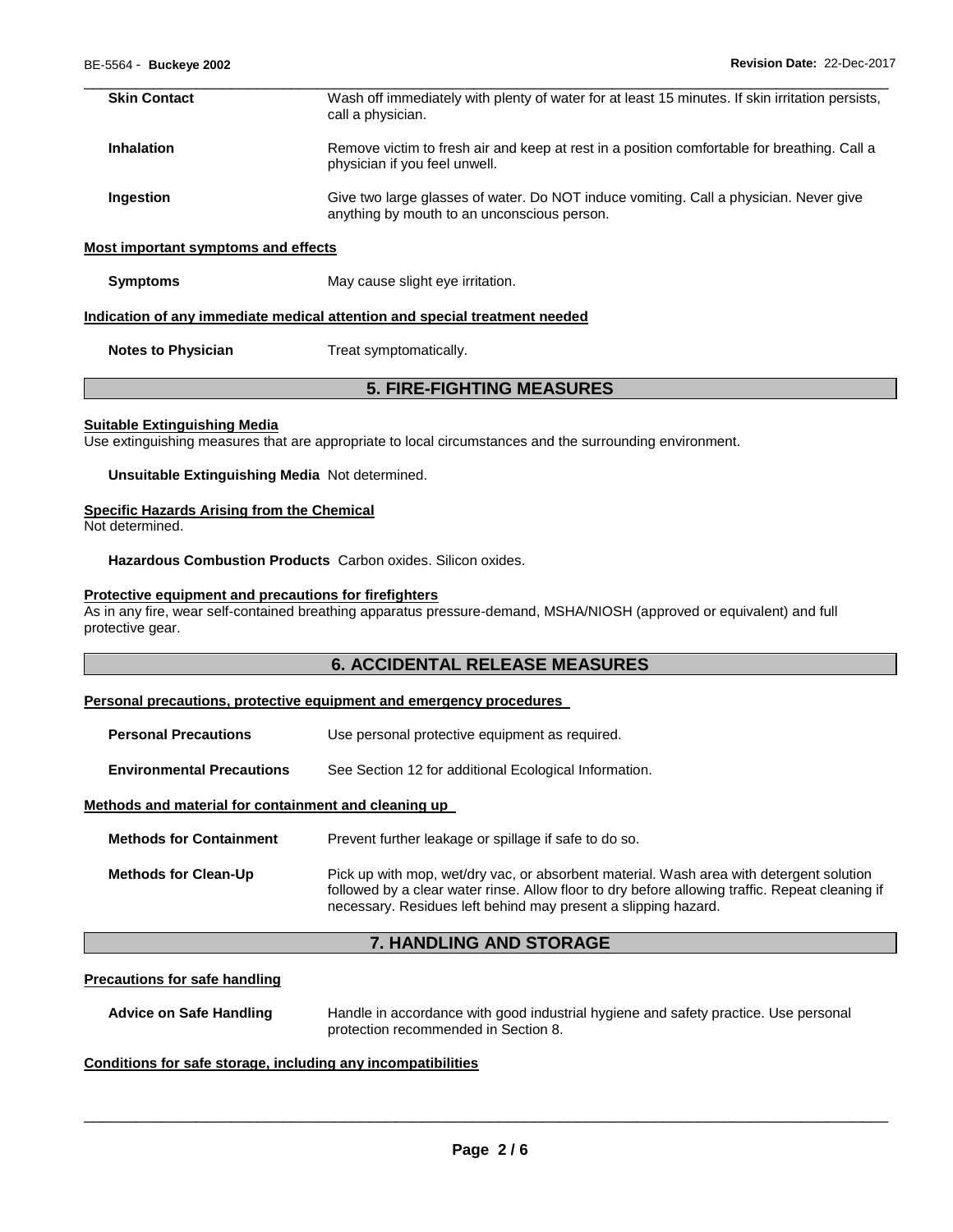| <b>Storage Conditions</b>        | Keep container tightly closed and store in a cool, dry and well-ventilated place. Keep<br>container closed when not in use. Keep from freezing. Store at room temperature. |  |  |  |  |
|----------------------------------|----------------------------------------------------------------------------------------------------------------------------------------------------------------------------|--|--|--|--|
| <b>Incompatible Materials</b>    | Chlorine bleach.                                                                                                                                                           |  |  |  |  |
|                                  | <b>8. EXPOSURE CONTROLS/PERSONAL PROTECTION</b>                                                                                                                            |  |  |  |  |
| <b>Exposure Guidelines</b>       | This product, as supplied, does not contain any hazardous materials with occupational<br>exposure limits established by the region specific regulatory bodies              |  |  |  |  |
| Appropriate engineering controls |                                                                                                                                                                            |  |  |  |  |
| <b>Engineering Controls</b>      | Ensure adequate ventilation, especially in confined areas.                                                                                                                 |  |  |  |  |
|                                  | Individual protection measures, such as personal protective equipment                                                                                                      |  |  |  |  |
| <b>Eye/Face Protection</b>       | Risk of contact: Wear approved safety goggles.                                                                                                                             |  |  |  |  |
| <b>Skin and Body Protection</b>  | Wear rubber gloves or other impervious gloves.                                                                                                                             |  |  |  |  |
| <b>Respiratory Protection</b>    | Ensure adequate ventilation, especially in confined areas.                                                                                                                 |  |  |  |  |
|                                  |                                                                                                                                                                            |  |  |  |  |

**General Hygiene Considerations** Handle in accordance with good industrial hygiene and safety practice.

## **9. PHYSICAL AND CHEMICAL PROPERTIES**

### **Information on basic physical and chemical properties**

| <b>Physical State</b><br>Appearance                                                                                                                                                                                                                                                                                                                                                                                                                                                              | Liquid<br>White opaque solution                                                                                                                                                                                                                                          | Odor                             | Mild scent No fragrance<br>added |
|--------------------------------------------------------------------------------------------------------------------------------------------------------------------------------------------------------------------------------------------------------------------------------------------------------------------------------------------------------------------------------------------------------------------------------------------------------------------------------------------------|--------------------------------------------------------------------------------------------------------------------------------------------------------------------------------------------------------------------------------------------------------------------------|----------------------------------|----------------------------------|
| Color                                                                                                                                                                                                                                                                                                                                                                                                                                                                                            | White                                                                                                                                                                                                                                                                    | <b>Odor Threshold</b>            | Not determined                   |
| <b>Property</b><br>рH<br><b>Melting Point/Freezing Point</b><br><b>Boiling Point/Boiling Range</b>                                                                                                                                                                                                                                                                                                                                                                                               | <b>Values</b><br>6.5<br>Not determined<br>100 °C / 212 °F                                                                                                                                                                                                                | Remarks • Method                 |                                  |
| <b>Flash Point</b><br><b>Evaporation Rate</b><br><b>Flammability (Solid, Gas)</b><br><b>Upper Flammability Limits</b><br><b>Lower Flammability Limit</b><br><b>Vapor Pressure</b><br><b>Vapor Density</b><br><b>Specific Gravity</b><br><b>Water Solubility</b><br>Solubility in other solvents<br><b>Partition Coefficient</b><br><b>Auto-ignition Temperature</b><br><b>Decomposition Temperature</b><br><b>Kinematic Viscosity</b><br><b>Dynamic Viscosity</b><br><b>Explosive Properties</b> | None<br>1.0<br>Liquid- Not applicable<br>Not determined<br>Not determined<br>Not determined<br>Not determined<br>1.00<br>Miscible in water<br>Not determined<br>Not determined<br>Not determined<br>Not determined<br>Not determined<br>Not determined<br>Not determined | Tag Closed Cup<br>(Water = $1$ ) |                                  |
| <b>Oxidizing Properties</b><br><b>Additional Information</b>                                                                                                                                                                                                                                                                                                                                                                                                                                     | Not determined<br>% Volatile by weight 76.0                                                                                                                                                                                                                              |                                  |                                  |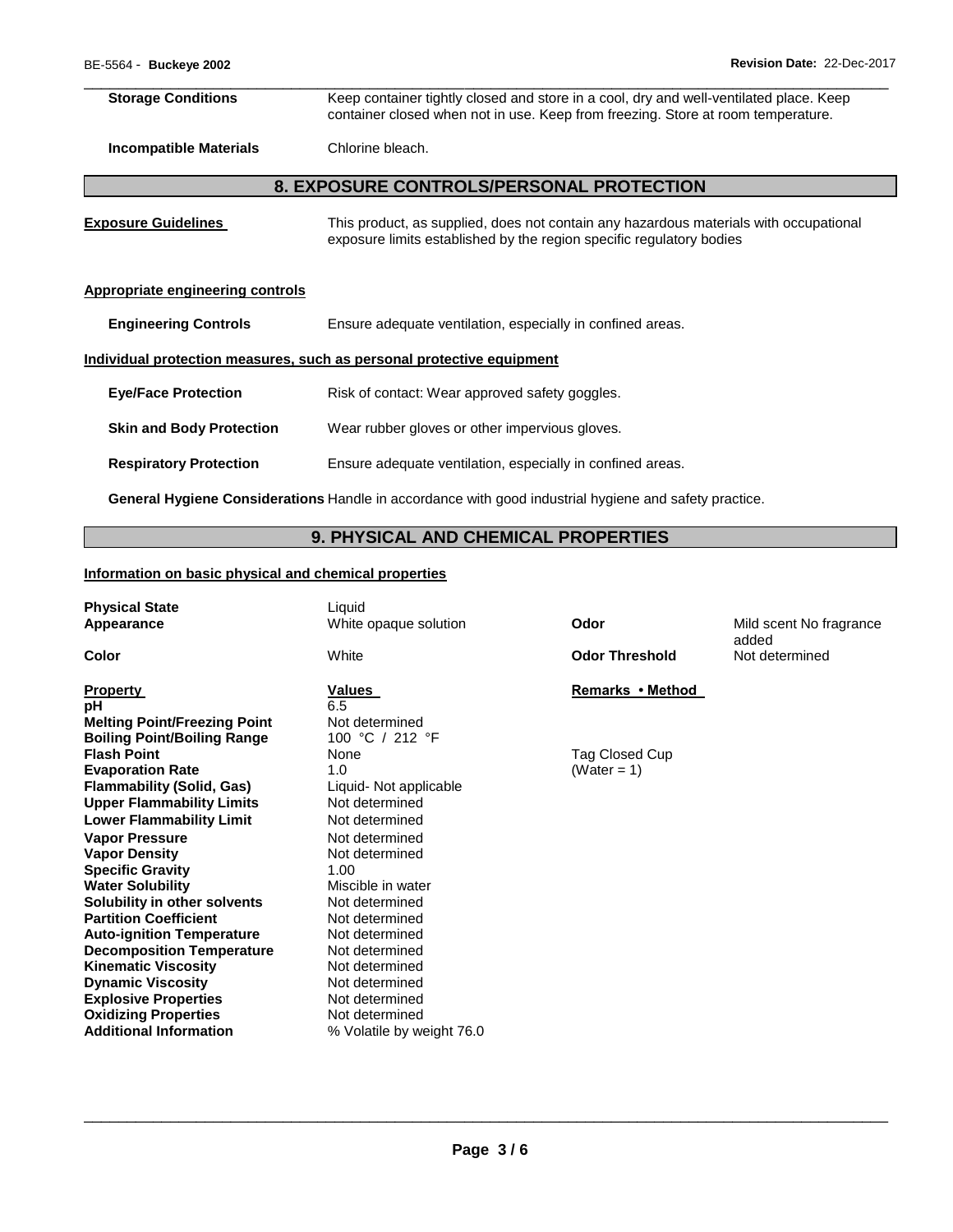### \_\_\_\_\_\_\_\_\_\_\_\_\_\_\_\_\_\_\_\_\_\_\_\_\_\_\_\_\_\_\_\_\_\_\_\_\_\_\_\_\_\_\_\_\_\_\_\_\_\_\_\_\_\_\_\_\_\_\_\_\_\_\_\_\_\_\_\_\_\_\_\_\_\_\_\_\_\_\_\_\_\_\_\_\_\_\_\_\_\_\_\_\_ **10. STABILITY AND REACTIVITY**

#### **Reactivity**

Not reactive under normal conditions.

#### **Chemical Stability**

Stable under recommended storage conditions.

#### **Possibility of Hazardous Reactions**

None under normal processing.

**Hazardous Polymerization** Hazardous polymerization does not occur.

#### **Conditions to Avoid**

Keep out of reach of children.

#### **Incompatible Materials**

Chlorine bleach.

#### **Hazardous Decomposition Products**

None known based on information supplied.

### **11. TOXICOLOGICAL INFORMATION**

#### **Information on likely routes of exposure**

| <b>Product Information</b> |                                  |
|----------------------------|----------------------------------|
| <b>Eye Contact</b>         | Avoid contact with eyes.         |
| <b>Skin Contact</b>        | Avoid contact with skin.         |
| <b>Inhalation</b>          | Avoid breathing vapors or mists. |
| Ingestion                  | Do not ingest.                   |

#### **Component Information**

| <b>Chemical Name</b> | Oral LD50   | <b>Dermal LD50</b> | nhalation LC50 |
|----------------------|-------------|--------------------|----------------|
| Polydimethylsiloxane | Rat<br>g/kg | Rabbit<br>∍ q/kq   |                |
| 63148-62-9           |             |                    |                |

#### **Information on physical, chemical and toxicological effects**

| Please see section 4 of this SDS for symptoms. |
|------------------------------------------------|
|                                                |

#### **Delayed and immediate effects as well as chronic effects from short and long-term exposure**

**Carcinogenicity** Based on the information provided, this product does not contain any carcinogens or potential carcinogens as listed by OSHA, IARC or NTP.

#### **Numerical measures of toxicity**

Not determined

#### **12. ECOLOGICAL INFORMATION**

#### **Ecotoxicity**

The product is not classified as environmentally hazardous. However, this does not exclude the possibility that large or frequent spills can have a harmful or damaging effect on the environment.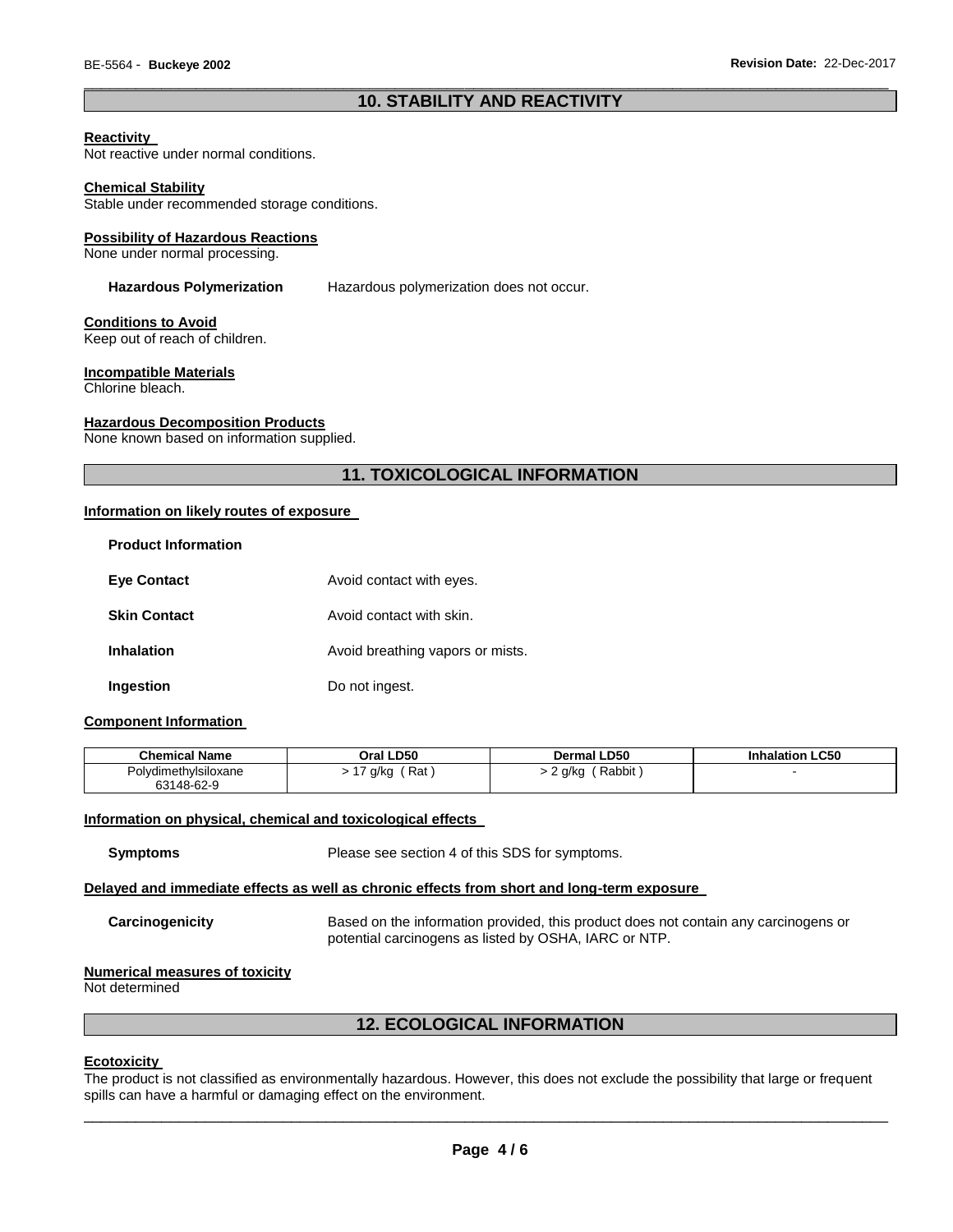### **Persistence/Degradability**

Not determined.

#### **Bioaccumulation**

Not determined.

#### **Mobility**

Not determined

### **Other Adverse Effects**

Not determined

### **13. DISPOSAL CONSIDERATIONS**

\_\_\_\_\_\_\_\_\_\_\_\_\_\_\_\_\_\_\_\_\_\_\_\_\_\_\_\_\_\_\_\_\_\_\_\_\_\_\_\_\_\_\_\_\_\_\_\_\_\_\_\_\_\_\_\_\_\_\_\_\_\_\_\_\_\_\_\_\_\_\_\_\_\_\_\_\_\_\_\_\_\_\_\_\_\_\_\_\_\_\_\_\_

#### **Waste Treatment Methods**

| <b>Disposal of Wastes</b>         | Disposal should be in accordance with applicable regional, national and local laws and<br>regulations.                         |  |  |  |
|-----------------------------------|--------------------------------------------------------------------------------------------------------------------------------|--|--|--|
| <b>Contaminated Packaging</b>     | Disposal should be in accordance with applicable regional, national and local laws and<br>regulations.                         |  |  |  |
| <b>14. TRANSPORT INFORMATION</b>  |                                                                                                                                |  |  |  |
| <b>Note</b>                       | Please see current shipping paper for most up to date shipping information, including<br>exemptions and special circumstances. |  |  |  |
| <u>DOT</u>                        | Not regulated                                                                                                                  |  |  |  |
| <u>IATA</u>                       | Not regulated                                                                                                                  |  |  |  |
| <b>IMDG</b>                       | Not regulated                                                                                                                  |  |  |  |
| <b>15. REGULATORY INFORMATION</b> |                                                                                                                                |  |  |  |

#### **International Inventories**

All ingredients are listed or exempt from listing on Chemical Substance Inventory

### **US Federal Regulations**

#### **CERCLA**

This material, as supplied, does not contain any substances regulated as hazardous substances under the Comprehensive Environmental Response Compensation and Liability Act (CERCLA) (40 CFR 302) or the Superfund Amendments and Reauthorization Act (SARA) (40 CFR 355).

#### **SARA 313**

Section 313 of Title III of the Superfund Amendments and Reauthorization Act of 1986 (SARA). This product does not contain any chemicals which are subject to the reporting requirements of the Act and Title 40 of the Code of Federal Regulations, Part 372

#### **CWA (Clean Water Act)**

This product does not contain any substances regulated as pollutants pursuant to the Clean Water Act (40 CFR 122.21 and 40 CFR 122.42)

### **US State Regulations**

### **California Proposition 65**

This product does not contain any Proposition 65 chemicals.